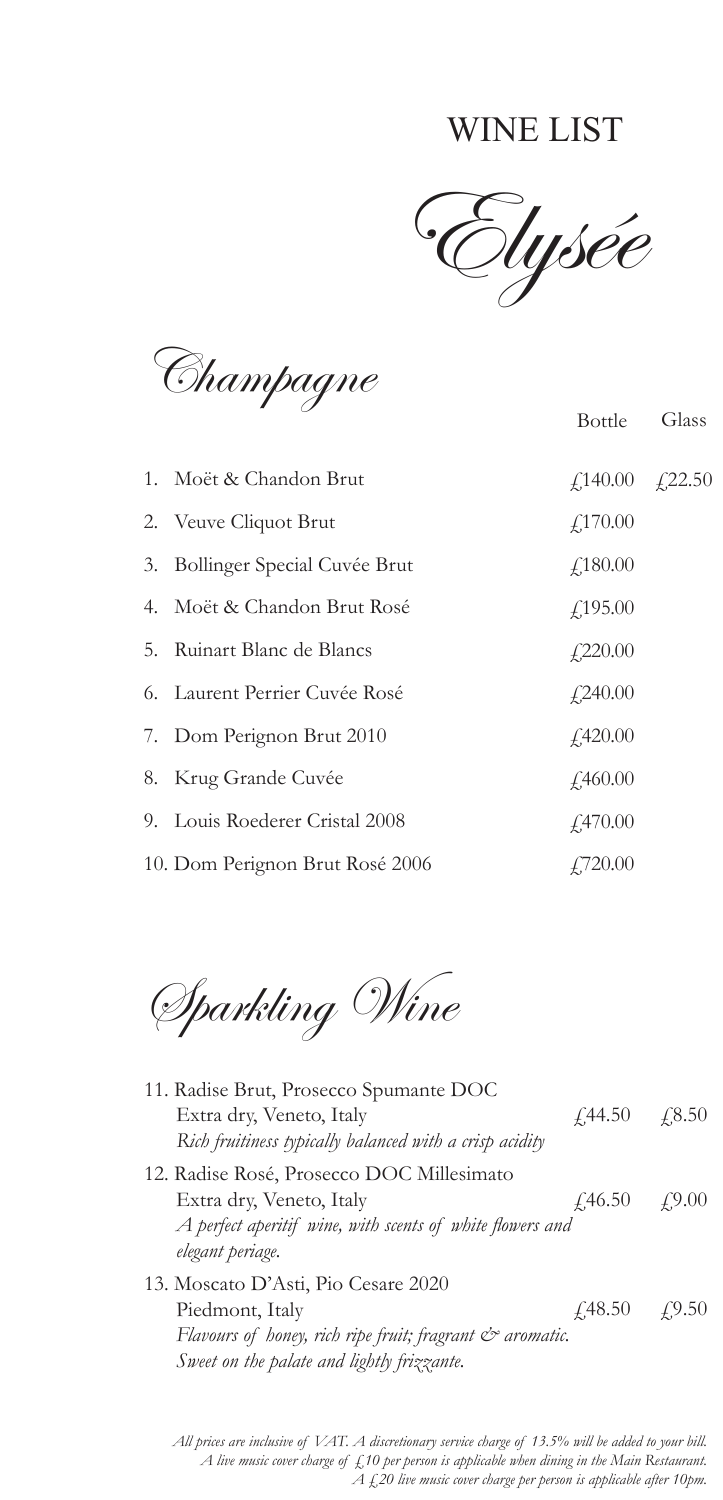White Wine

|     | 14. Lyrarakis, Vilana 2020,                                                                                                                                                    | Bottle                                                     | Glass<br>(175ml)                                            |
|-----|--------------------------------------------------------------------------------------------------------------------------------------------------------------------------------|------------------------------------------------------------|-------------------------------------------------------------|
|     | Alagani (Heraklion), Crete, Greece<br>Citrus blossom aromas with hints of fresh pears. Fruity<br>and soft bodied with bright acidity                                           | $\sqrt{37.00}$                                             | f(9.00)                                                     |
|     | 15. Viognier 2020, Chateau La Bastide,<br>Languedoc, France<br>Bright yellow colour with a citrus and white flower nose.                                                       | $\textcolor{blue}{f,39.00} \quad \textcolor{blue}{f,9.50}$ |                                                             |
|     | 16. Vasilikon, Xynisteri 2018,<br>Kathikas, Paphos, Cyprus<br>Fruity aroma of apricot & peach, fresh and balanced.                                                             | £40.00                                                     |                                                             |
| 17. | Picpoul de Pinet 2020, Font-Mars<br>Languedoc, France<br>Thirst-quenchingly crisp, herbal with light citrus notes.                                                             | f41.00                                                     |                                                             |
| 18. | Pinot Grigio, Cantina Tramin 2020,<br>Trentino, Alto Adige, Italy<br>Zesty citrus layered with notes of pear and peach through to<br>a long, persistent finish                 | $f$ ,41.00                                                 |                                                             |
| 19. | Petritis Xynisteri 2019, Kyperounda,<br>Troodos, Cyprus<br>Aromas of citrus fruits, candied lime and lychee.                                                                   | £43.00                                                     |                                                             |
| 20. | Touraine Sauvignon Blanc 2019,<br>Domaine Paul Buisse, Loire, France<br>Delicate and fruity with fresh, complex aromas of herbs<br>and white peaches                           | $\angle 44.00$                                             | $\angle 10.50$                                              |
|     | 21. Notios Moschofilero/Roditis 2019,<br>Gaia, Nemea, Greece<br>Fresh and elegantly, vibrant. Floral, lemony undertones.                                                       |                                                            | $\text{\textsterling}46.00 \quad \text{\textsterling}11.00$ |
| 22. | Assyrtiko, "Monograph" 2019<br>Gaia, Nemea, Greece<br>Fresh and focused citrus and herbal notes with a touch<br>of spice and excellent underlying minerality                   | £48.00                                                     |                                                             |
| 23. | Riesling 2019, Terre d'Etoiles, Domaine<br>Mittnacht, Alsace, France<br>Fresh and focused citrus and herbal notes with a touch<br>of spice and excellent underlying minerality | f48.00                                                     |                                                             |
| 24. | Gavi del comune di Gavi, 'Carlo' 2020,<br>(Organic) Marchese Luca Spinola, Piemonte, Italy (49.00<br>Fresh and harmoniously fragrant, with a delicate<br>floral bouquet.       |                                                            |                                                             |
| 25. | Albariño Lagar de Cervera 2020,<br>Rias Baixas, Galicia, Spain<br>Juicy fruit lifed by delicious freshness. Notes of stone<br>fruit and minerality                             | f49.00                                                     |                                                             |

*All prices are inclusive of VAT. A discretionary service charge of 13.5% will be added to your bill.* 

*A £20 live music cover charge per person is applicable after 10pm.* 

*A live music cover charge of £10 per person is applicable when dining in the Main Restaurant.*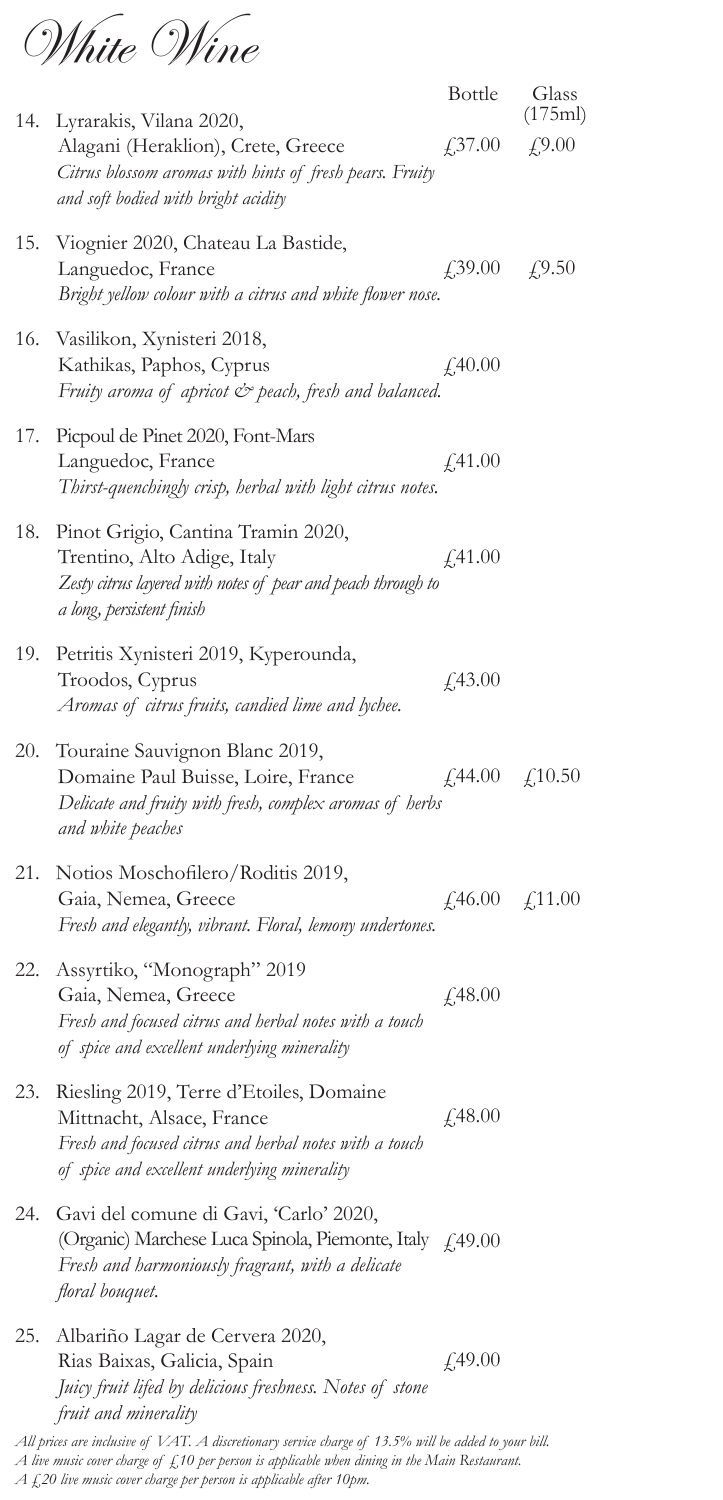|     |                                                                                                                                                                                       | Bottle                                                     | Glass                 |
|-----|---------------------------------------------------------------------------------------------------------------------------------------------------------------------------------------|------------------------------------------------------------|-----------------------|
| 26. | Malagousia 2020, Domaine Gerovassiliou,<br>Epanomi, Greece<br>Complex with aromas of rich exotic fruits, pepper and jasmine.                                                          | £,52.00                                                    | (175ml)               |
| 27. | Sancerre, Fernand Girard 2020,<br>Loire, France<br>Focused and intense, with aromas of citrus fruit and minerals                                                                      | £,54.00                                                    |                       |
| 28. | Chablis, Domaine de la Genillotte 2019,<br>Burgundy, France<br>Crisp, citrusy with peachy hints and beautiful minerality.                                                             |                                                            | £56.00 $\angle$ 14.00 |
| 29. | Moschofilero "Wild Ferment" 2019,<br>Gaia, Nemea, Greece<br>Complex with aromas of rich exotic fruits, pepper and jasmine.                                                            | $\sqrt{57.00}$                                             |                       |
| 30. | Biblia Chora Estate 2020, Sauvignon/Assyrtiko<br>Kavala, Macedonia, Greece<br>Beautifully rich yet balanced, with aromas of peach<br>and citrus.                                      | $\sqrt{.59.00}$                                            |                       |
| 31. | Thalassitis Assyrtiko 2019,<br>Gaia, Santorini, Greece<br>Explosive minerality, lemon zest, crisp acidity with<br>floral notes.                                                       | £62.00                                                     |                       |
| 32. | Pouilly Fuissé, Cuvée Boisée, Auvigue,<br>2018, Maconnais, France<br>Delicate aromas of white flowers with hints of hazelnut.<br>Rich and round.                                      | £74.00                                                     |                       |
| 33. | Ovilos, Semillion / Assyrtiko 2020<br>Ktima Biblia Chora, Kavala, Macedonia, Greece<br>Distinctive aromas of apricot, honey and citrus.<br>Elegantly balanced with refined complexity | $\angle 78.00$                                             |                       |
|     | Rosé Wine                                                                                                                                                                             |                                                            |                       |
| 34. | Mont d'Hortes, Cuvée des 4 Saisons, Rosé<br>2020, Vin du Pays d'Oc, France<br>Bursting with red fruits, raspberries and a hint of<br>cherry blossom.                                  | $\textcolor{blue}{f,37.00} \quad \textcolor{blue}{f,9.00}$ |                       |
| 35. | Ktima Alpha Estate Rosé, Xynomavro 2020,<br>Amyndeon, Macedonia, Greece<br>Salmon pink colour, fruity nose with rose petals<br>$Co$ strawberries.                                     |                                                            | £46.00 £10.50         |
| 36. | Sancerre Rosé 2020, Domaine Girard<br>Loire, France<br>Delicate with peachy aromas lifted by vibrant,<br>zesty scents.                                                                | £,52.00                                                    |                       |

37. Chateau de L'Aumérade 2020, Cuvée Marie Christine, Côtes de Provence, France *Pale powder pink hue, refreshing grapefruit and peach.* £56.00 £14.00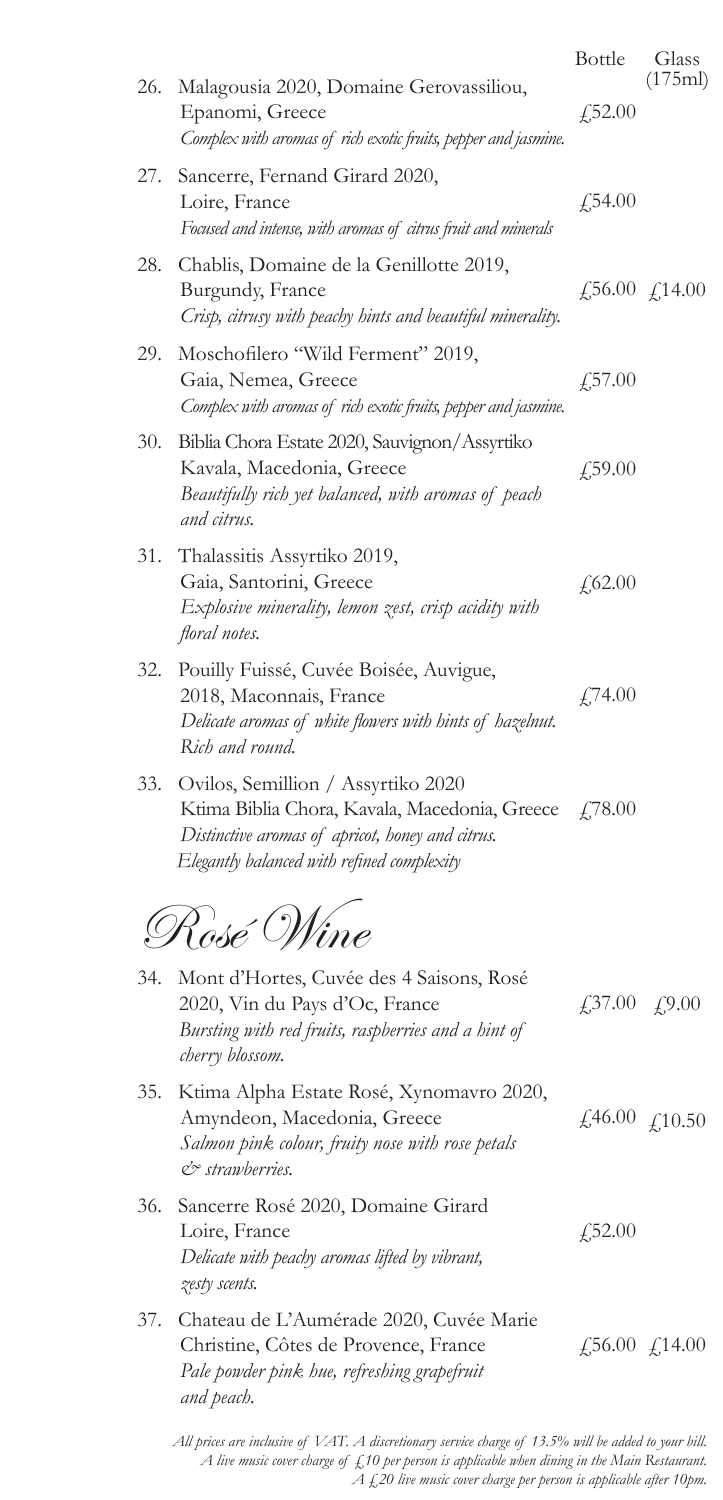RedWine

|     |                                                                                                                                                                                    | <b>Bottle</b>  | Glass<br>(175ml)                                            |
|-----|------------------------------------------------------------------------------------------------------------------------------------------------------------------------------------|----------------|-------------------------------------------------------------|
| 38. | Lyrarakis, Kotsifali 2018, Alagni (Heraklion)<br>Crete, Greece<br>Light and refreshing, with aromas of mature red<br>cherry, zesty dark fruit and a touch of spice                 | £37.00         | f(9.00)                                                     |
| 39. | Ayios Onoufrios, Vasiliko 2018,<br>Kathikas, Paphos, Cyprus<br>Balanced and full bodied, vividly perfumed aroma.                                                                   | £,39.00        |                                                             |
| 40. | Malbec, Clos La Coutale 2019,<br>Cahors, France<br>Notes of plums, forest berries and wood smoke. Soft<br>with a long satin finish                                                 |                | $\text{\textsterling}40.00 \quad \text{\textsterling}10.00$ |
| 41. | Montepulciano d'Abruzzo 2019<br>Tiberio, Abruzzo, Italy<br>High-pitched aromas of red cherry, blood orange &<br>botanical herbs.                                                   | £42.00         |                                                             |
| 42. | Château de Francs, Hubert de Bouärd, Merlot<br>Cabernet Franc 2016, Bordeaux, France<br>Wonderful freshness and fine sweet tannis with wild<br>black fruit and toasty coffee hints | $\angle 44.00$ | f(10.50)                                                    |
| 43. | Notios Agioritiko, Gaia 2019,<br>Nemea, Peloponnese, Greece<br>Light, refreshing, velvety aromas of ripe red fruit.                                                                | $\angle 46.00$ | f(11.50)                                                    |
| 44. | Axia, Ktima Alpha Estate 2017,<br>Xynomavro/Syrah, Amyndeo, Greece<br>Full bodied, complex bouquet of ripe dark fruits $\mathcal{C}^*$<br>exotic spice.                            | £48.00         |                                                             |
| 45. | Avaton, Domaine Gerovassiliou 2017,<br>Epanomi, Greece<br>Perfumed and polished, medium body, plummy fruit,<br>coffee & cacao.                                                     | £54.00         |                                                             |
| 46. | Ktima Alpha Estate Reserve Old Vines 2017,<br>Xinomavro, Amyndeon, Greece<br>Savoury red, from 90 year old vines, enticing aroma<br>of cooked plums and damson jam.                | f,56.00        |                                                             |
| 47. | Le Difese 2019, Tenuta San Guido,<br>Cabernet / Sangiovese, Tuscany, Italy<br>Younger brother of the famous Sassicaia, with vibrant<br>blackberry, wild herb and balsamic notes    | $\sqrt{56.00}$ |                                                             |
| 48. | La Rioja Alta, Viña Alberdi Reserva 2016,<br>Rioja, Spain<br>Full bodied, with intense aromas of strawberries $\mathcal{C}^*$<br>blackberries.                                     | £,57.00        |                                                             |
| 49. | Valpolicella Superiore Ripasso, Musella 2016,<br>Veneto, Italy<br>Dense dark cherry fruit flavours, silky smooth finish.                                                           | £,58.00        |                                                             |
| 50. | Chianti Classico, Querciabella 2018,<br>Tuscany, Italy<br>Complex, grippy minerality, with deep cherry and spice.                                                                  | £,60.00        |                                                             |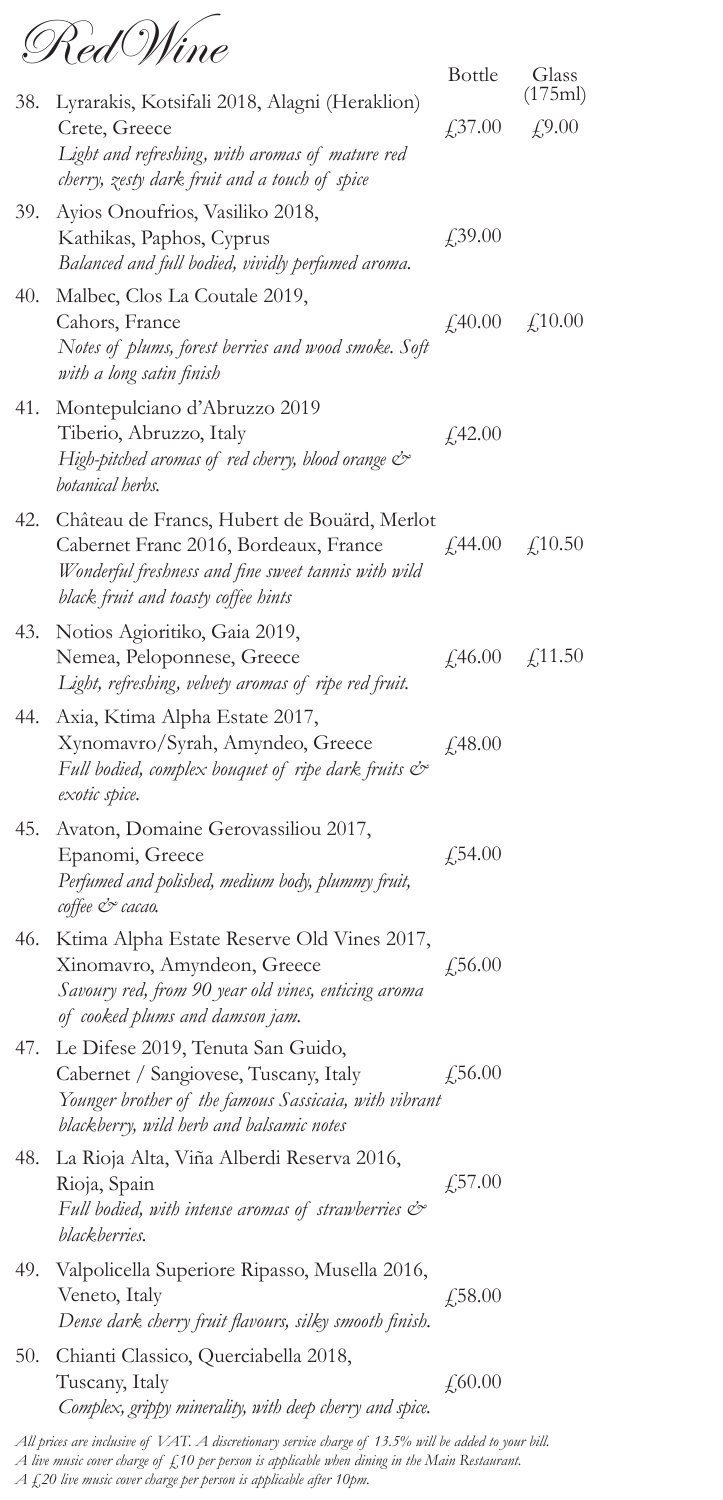|     | 51. Côtes de Nuits Villages, Pinot Noir 2014<br>Domaine de Bellene, Burgundy, France<br>Intense, rustic ripe nose, liqueur-like aroma of pear<br>$\mathcal{O}$ white flowers.   | £70.00          |
|-----|---------------------------------------------------------------------------------------------------------------------------------------------------------------------------------|-----------------|
| 52. | St Emilion Grand Cru 2016,<br>Château Grand Peyrou, Bordeaux, France<br>Good structure with a long lasting finish. Notes of<br>cinnamon and blackcurrant.                       | £75.00          |
|     | 53. Brunello di Montalcino 2013, Pelagrilli,<br>Siro Pancenti, Tuscany, Italy<br>Intense and complex, with a stripped back bouquet of<br>wild cherry, rose hip and dried herbs. | £98.00          |
|     | White Reserve List                                                                                                                                                              |                 |
| 54. | Puligny-Montrachet 2017, Albert Bichot,<br>Burgundy, France<br>Citrus, quince jelly, roasted aromas with yeast notes.                                                           | f,120.00        |
|     | 55. Pouilly Fumé, Baron de 'L' 2017,<br>Château du Nozel, Loire, France<br>Notes of white flowers and exotic fruit. Peach and<br>apricot aromas.                                | $f$ 145.00      |
|     | 56. Chablis Grand Cru, La Moutonne 2015,<br>Domaine Long Depaquit, France<br>Ample and generous with immense freshness, light $\mathcal{C}^*$<br>woody hints.                   | f,180.00        |
|     | Red Reserve List                                                                                                                                                                |                 |
| 57. | Barolo, Pio Cesare 2015,<br>Piedmont, Italy<br>Full body with a deep, subtle palate of strawberry<br>and cherry.                                                                | $f$ 150.00      |
|     | 58. Châteauneuf du Pape 2013,<br>Château de Beaucastel, Rhone, France<br>Structured and full-bodied, aromas of blueberry,<br>pepper and violet.                                 | $f$ ,175.00     |
|     | 59. Château Rauzan-Segla 2009, Margaux,<br>Bordeaux, France<br>Enticing scents of violet, blueberry, intense dark fruit<br>$e$ spice.                                           | £300.00         |
|     | 60. Château Cos d'Estournel 1996, St Estèphe,<br>Bordeaux, France<br>Masculine and attractive. Ripe cassis, plum and tobacco.                                                   | $\angle 420.00$ |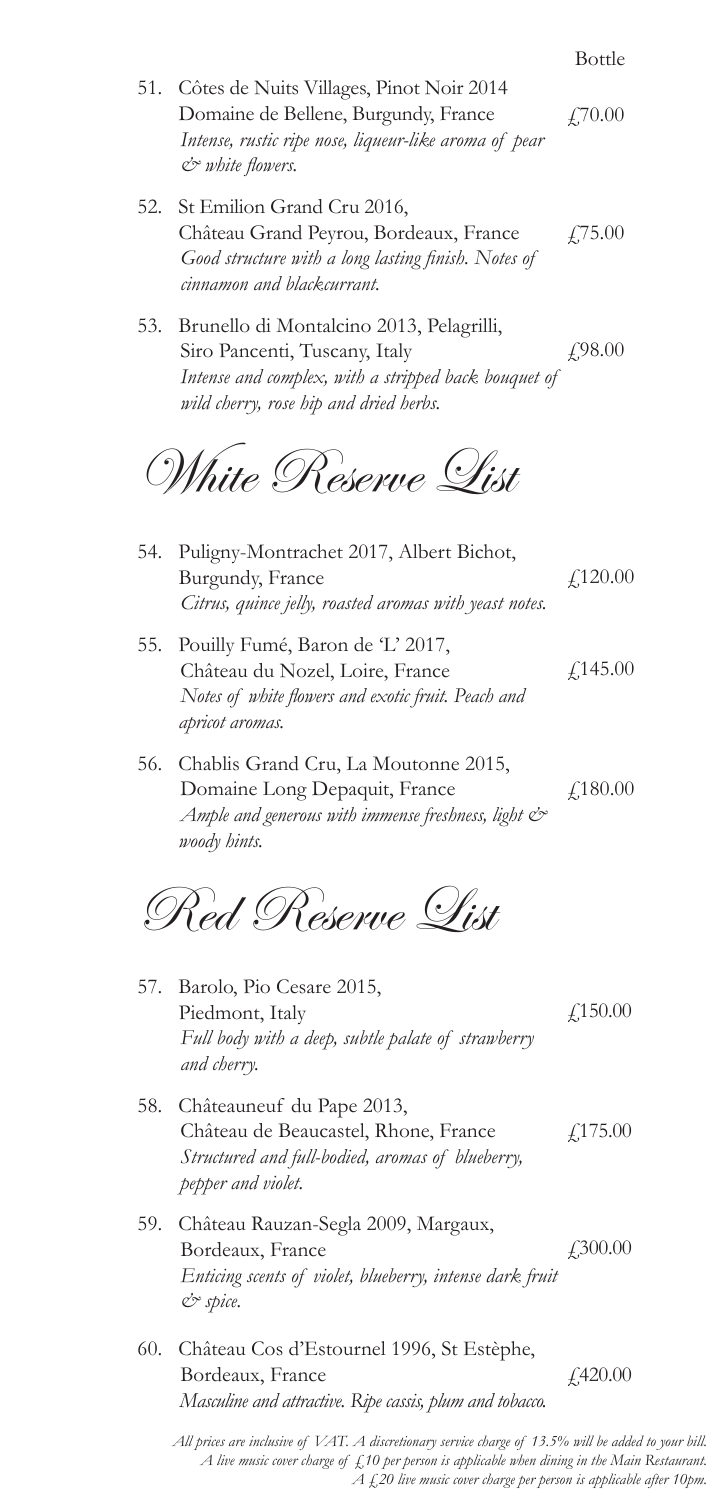**Spirits** (all mixed drinks served as double)

| Vodka<br>Eristoff      | f(12.50) | 50ml Bottle                                                  |
|------------------------|----------|--------------------------------------------------------------|
| Russian Standard       |          | $\text{\textsterling}13.00 \text{ \textsterling}200.00$      |
| Stolichnaya            |          | $\text{\textsterling}14.00 \text{\textsterling}220.00$       |
| Grey Goose             |          | £17.50 £280.00                                               |
| Belvedere              |          | $\text{\textsterling}17.50 \text{\textsterling}280.00$       |
| Beluga Noble           |          | $\text{\textsterling}17.50 \text{\textsterling}280.00$       |
| Gin                    |          |                                                              |
| <b>Bombay Sapphire</b> |          | £12.50 £,200.00                                              |
| Tanqueray              |          | $\textcolor{blue}{f,13.50} \quad \textcolor{blue}{f,220.00}$ |
| <b>Bosford Rose</b>    |          | £13.50 £220.00                                               |
| Tanqueray No.10        |          | $\text{\textsterling}16.00 \text{\textsterling}260.00$       |
| Hendricks              |          | £16.50 £270.00                                               |
| Star of Bombay         |          | $\textit{\textbf{f}}$ ,17.50 $\textit{\textbf{f}}$ ,280.00   |
| <b>Bourbon/Rye</b>     |          |                                                              |
| <b>Buffalo Trace</b>   |          | $\text{\textsterling}12.50 \text{\textsterling}200.00$       |
| Makers Mark            |          | £14.00 £220.00                                               |
| Jack Daniels           |          | $\text{\textsterling}14.00 \quad \text{\textsterling}220.00$ |
| Woodford Reserve       |          | $\textcolor{blue}{f,15.50} \quad \textcolor{blue}{f,240.00}$ |
| <b>Brandy</b>          |          |                                                              |
| Metaxa 5 Star          |          | £13.50 £220.00                                               |
| Hennessy VS            |          | $\text{\textsterling}14.50 \text{\textsterling}230.00$       |
| Courvoisier VS         |          | £14.50 £230.00                                               |
| Remy Martin VSOP       |          | $\text{\textsterling}16.00 \text{\textsterling}260.00$       |
| Hennessy XO            |          | $\textcolor{blue}{f30.00} \quad \textcolor{blue}{f30.00}$    |
| Rum                    |          |                                                              |
| Bacardi Carta Blanca   |          |                                                              |
| Bacardi Spiced         | f(12.50) | £14.50 £230.00                                               |
| Bacardi Carta Negra    |          | $\text{\textsterling}14.50 \text{\textsterling}230.00$       |
| Bacardi Oro            |          | £,15.50 £,240.00                                             |
| Havana Club 7          |          | £15.50 £240.00                                               |
| Bacardi Ocho           |          | £16.50 £270.00                                               |
| Zacapa 23              |          | £,19.00 £300.00                                              |
|                        |          |                                                              |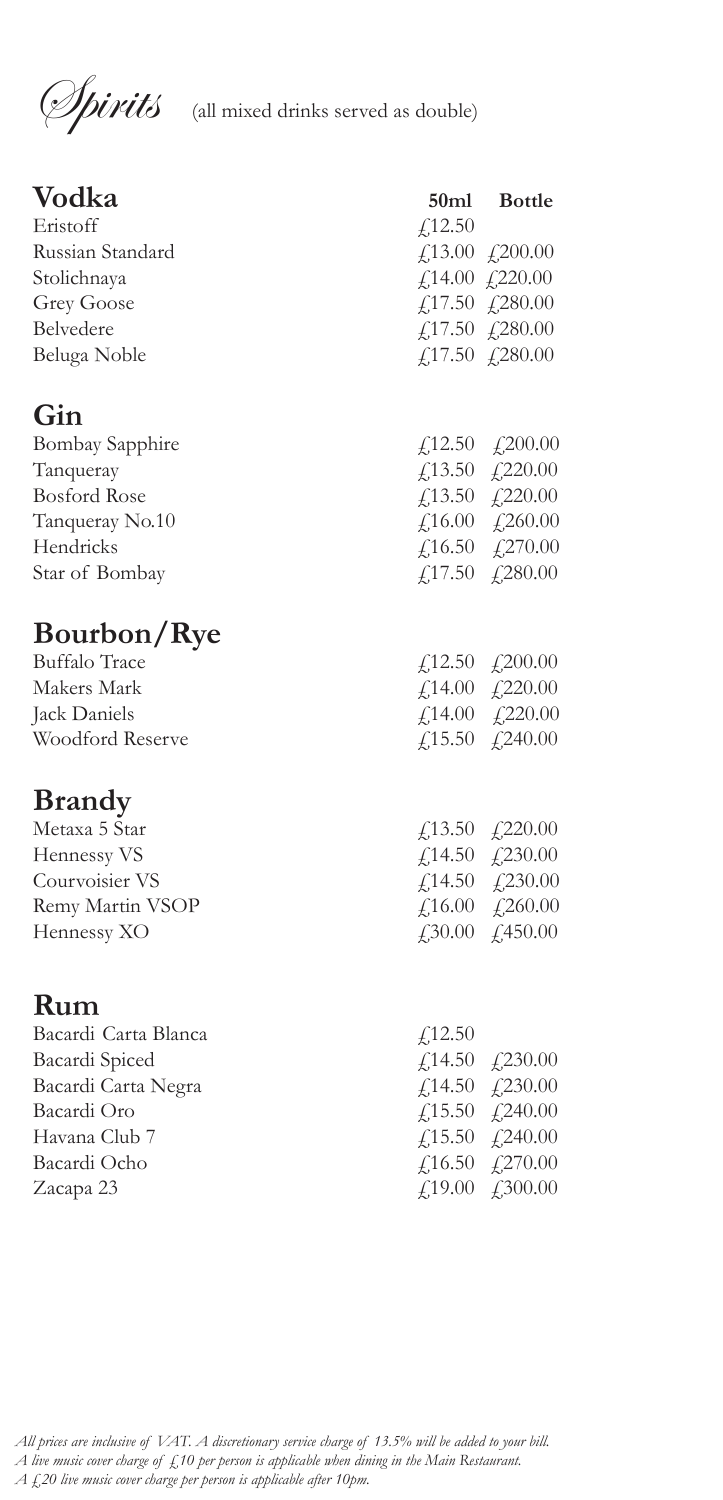| Whiskey                                                                                                                                  |                                                              | 50ml                                    | <b>Bottle</b>                                                                                                                                                                                    |
|------------------------------------------------------------------------------------------------------------------------------------------|--------------------------------------------------------------|-----------------------------------------|--------------------------------------------------------------------------------------------------------------------------------------------------------------------------------------------------|
| <b>Blends</b>                                                                                                                            |                                                              |                                         |                                                                                                                                                                                                  |
| Dewar's                                                                                                                                  |                                                              |                                         | $\textcolor{blue}{f_1}12.50 \quad \textcolor{blue}{f_2}200.00$                                                                                                                                   |
| Famous Grouse                                                                                                                            |                                                              |                                         | £13.00 £210.00                                                                                                                                                                                   |
| J & B Rare                                                                                                                               |                                                              |                                         | £14.50 £230.00                                                                                                                                                                                   |
| Chivas Regal                                                                                                                             |                                                              |                                         | $\textcolor{blue}{f,16.00} \quad \textcolor{blue}{f,260.00}$                                                                                                                                     |
| Johnnie Walker Black Label                                                                                                               |                                                              |                                         | $\angle 16.00 \quad \angle 260.00$                                                                                                                                                               |
| Johnnie Walker Blue Label                                                                                                                |                                                              |                                         | $\textcolor{blue}{f_{\textcolor{blue}{f}}}32.00 \quad \textcolor{blue}{f_{\textcolor{blue}{f}}}450.00$                                                                                           |
| <b>Single Malts</b>                                                                                                                      |                                                              |                                         |                                                                                                                                                                                                  |
| Glenmorangie 12                                                                                                                          |                                                              |                                         | £15.50 £240.00                                                                                                                                                                                   |
| Glenfiddich 12                                                                                                                           |                                                              |                                         | £15.50 £240.00                                                                                                                                                                                   |
| Isle of Jura 10                                                                                                                          |                                                              |                                         | $£16.00$ £260.00                                                                                                                                                                                 |
| Bowmore 12                                                                                                                               |                                                              |                                         | $\textcolor{red}{f_1}$ 16.00 $\textcolor{red}{f_2}$ 260.00                                                                                                                                       |
| <b>Balvenie Doublewood</b>                                                                                                               |                                                              |                                         | £17.50 £280.00                                                                                                                                                                                   |
| Dalmore 12                                                                                                                               |                                                              |                                         | $\text{\textsterling}17.50 \quad \text{\textsterling}280.00$                                                                                                                                     |
| Macallan 12                                                                                                                              |                                                              |                                         | $\textcolor{blue}{f,21.00} \quad \textcolor{blue}{f,320.00}$                                                                                                                                     |
| Japanese<br>Yamazaki Distiller's Reserve<br>Hibiki Harmony                                                                               |                                                              |                                         | $\textcolor{blue}{f,22.00} \quad \textcolor{blue}{f,330.00}$<br>$\textcolor{blue}{f,24.00} \quad \textcolor{blue}{f,350.00}$                                                                     |
| Irish                                                                                                                                    |                                                              |                                         |                                                                                                                                                                                                  |
| Jamesons                                                                                                                                 |                                                              |                                         | $\textcolor{blue}{f,13.00} \quad \textcolor{blue}{f,190.00}$                                                                                                                                     |
| Slane                                                                                                                                    |                                                              |                                         | $\textcolor{blue}{f_1}14.50 \quad \textcolor{blue}{f_2}220.00$                                                                                                                                   |
| Tequila / Mezcal<br>Ocho Blanco<br>Cazcabel Coffee<br>Patron Silver<br>Patron Reposado<br>Del Maguey Vida Mezcal<br>Don Julio Añejo 1942 | 25ml<br>£6.50<br>£,8.00<br>$f_{1}10.00$<br>£12.00<br>£,10.00 | $\textcolor{red}{f_{20.00}}$<br>f,18.00 | £12.50 £150.00 500ml<br>$\textcolor{blue}{f_1} 15.00 \quad \textcolor{blue}{f_2} 220.00$<br>$\textit{\textbf{f}}$ ,18.00 $\textit{\textbf{f}}$ ,260.00<br>$\angle 280.00$<br>£260.00<br>f,500.00 |
| <b>Greek Aperitifs</b><br>Ouzo<br>Mastiha<br>Zivania                                                                                     | 25ml<br>£7.50<br>£7.50<br>$\sqrt{7.50}$                      |                                         | $£12.00$ £170.00<br>$\text{\textsterling}12.00 \quad \text{\textsterling}170.00$<br>$\text{\textsterling}60.00$ 200ml $\text{\textsterling}120.00$ 500ml                                         |

## **All house spirit/liqueur shots 25ml - £7.50 Speciality mixed shots (eg. Jaergerbomb) - £11.00**